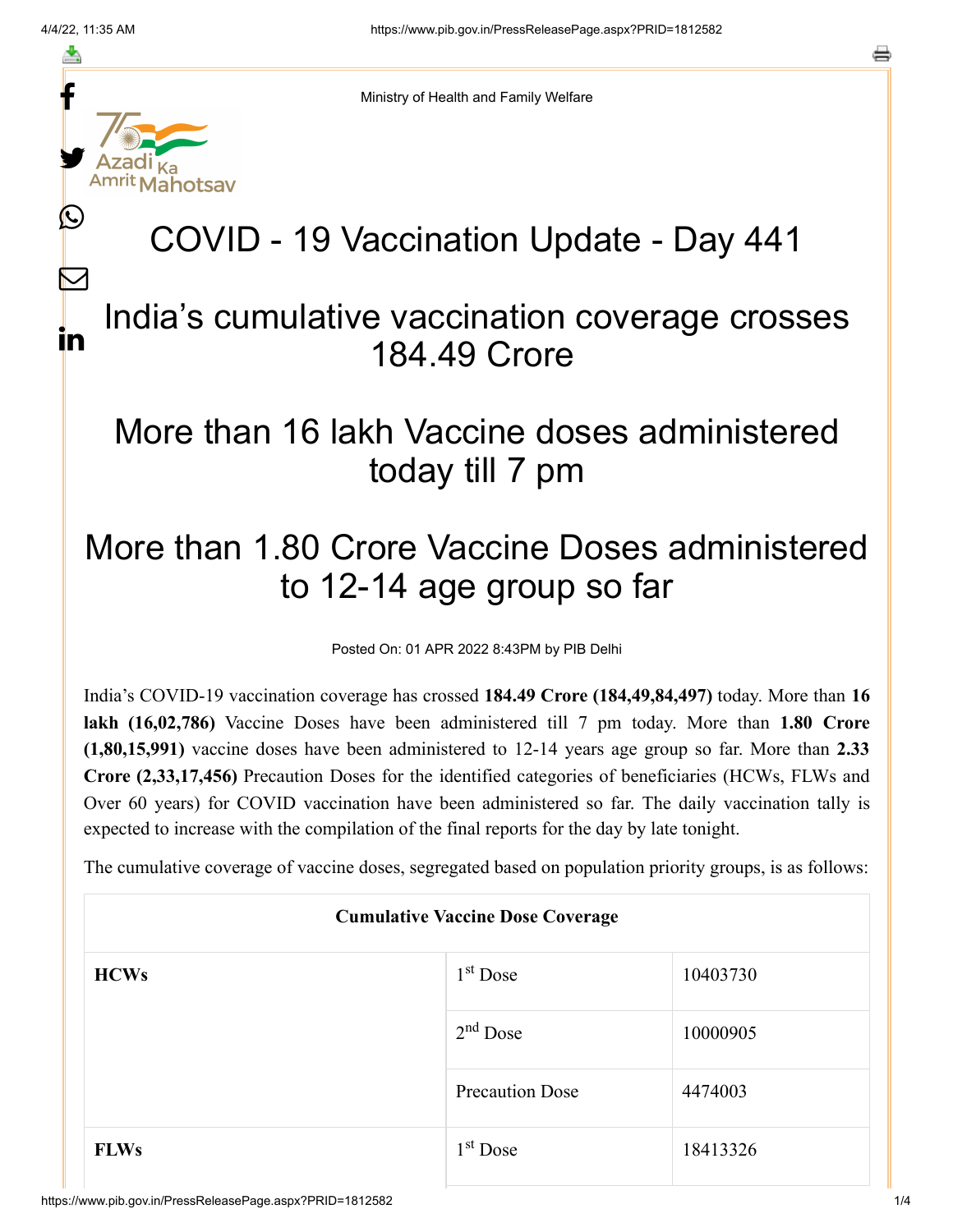| f            |                                              | $2nd$ Dose             | 17512099   |
|--------------|----------------------------------------------|------------------------|------------|
|              |                                              | <b>Precaution Dose</b> | 6896362    |
| $\bf \Omega$ | Age Group 12-14 years                        | $1st$ Dose             | 18015991   |
|              | Age Group 15-18 years                        | $1st$ Dose             | 57261299   |
|              |                                              | $2nd$ Dose             | 38329879   |
| in           | Age Group 18-44 years                        | 1 <sup>st</sup> Dose   | 554676658  |
|              |                                              | $2nd$ Dose             | 466555131  |
|              | Age Group 45-59 years                        | $1st$ Dose             | 202759739  |
|              |                                              | $2nd$ Dose             | 185468467  |
|              | Over 60 years                                | $1st$ Dose             | 126745468  |
|              |                                              | $2nd$ Dose             | 115524349  |
|              |                                              | <b>Precaution Dose</b> | 11947091   |
|              | Cumulative 1 <sup>st</sup> dose administered |                        | 988276211  |
|              | Cumulative 2 <sup>nd</sup> dose administered |                        | 833390830  |
|              | <b>Precaution Dose</b>                       |                        | 23317456   |
|              | <b>Total</b>                                 |                        | 1844984497 |

Today's achievement in the vaccination exercise, segregated by population priority groups, is as follows:

| Date: 1 <sup>st</sup> April, 2022 (441 <sup>st</sup> Day) |            |    |
|-----------------------------------------------------------|------------|----|
| <b>HCWs</b>                                               | $1st$ Dose | 39 |
|                                                           |            |    |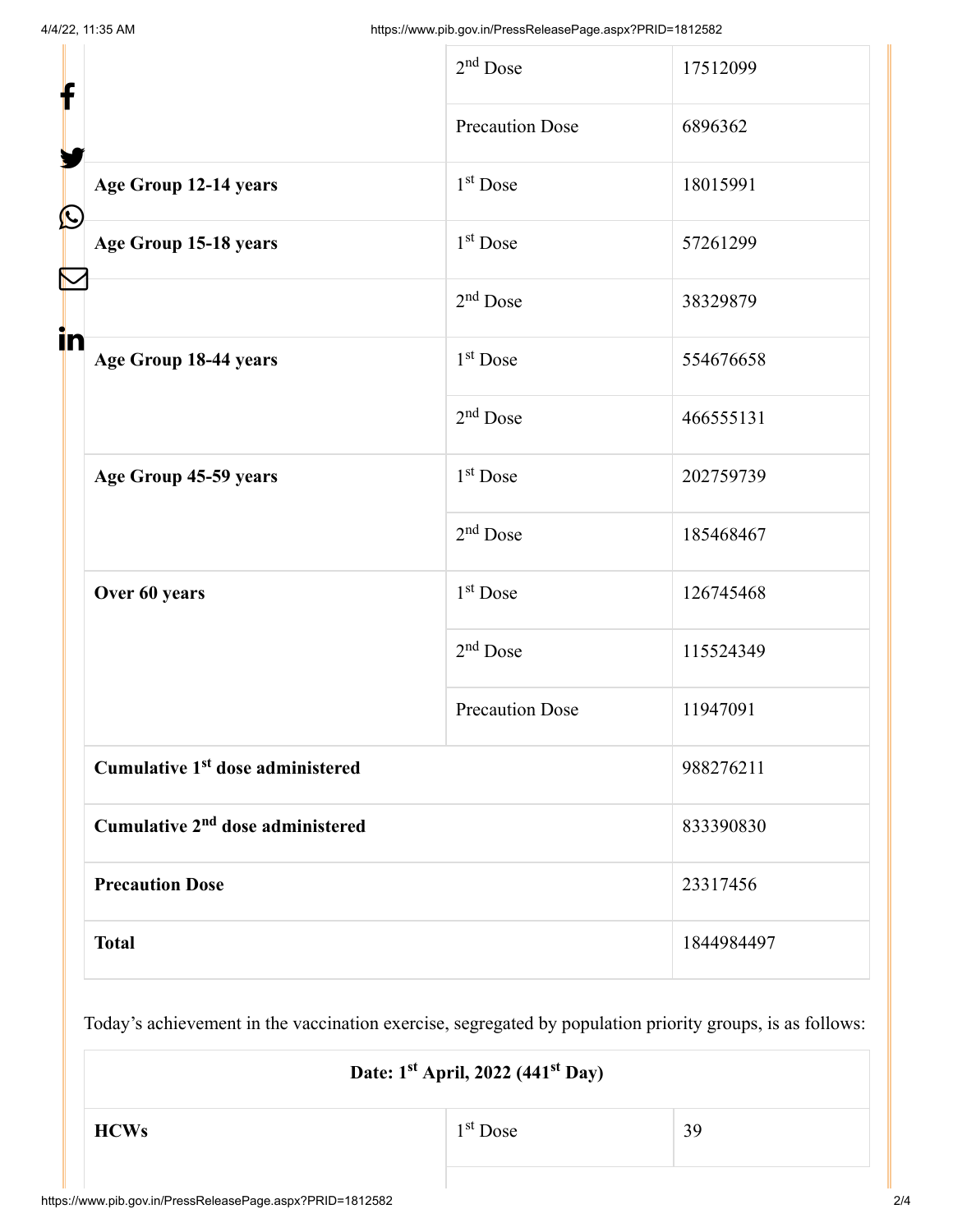|            |                                              | $2nd$ Dose             | 501     |
|------------|----------------------------------------------|------------------------|---------|
| f          | <b>FLWs</b>                                  | <b>Precaution Dose</b> | 7813    |
|            |                                              | 1 <sup>st</sup> Dose   | 80      |
| $\bigcirc$ |                                              | $2nd$ Dose             | 992     |
|            |                                              | <b>Precaution Dose</b> | 17330   |
| in         | Age Group 12-14 years                        | 1 <sup>st</sup> Dose   | 636965  |
|            | Age Group 15-18 years                        | 1 <sup>st</sup> Dose   | 57952   |
|            |                                              | 2 <sup>nd</sup> Dose   | 150954  |
|            | Age Group 18-44 years                        | 1 <sup>st</sup> Dose   | 46817   |
|            |                                              | $2nd$ Dose             | 409140  |
|            | Age Group 45-59 years                        | $1st$ Dose             | 7136    |
|            |                                              | $2nd$ Dose             | 91997   |
|            | Over 60 years                                | 1 <sup>st</sup> Dose   | 5336    |
|            |                                              | $2nd$ Dose             | 55666   |
|            |                                              | <b>Precaution Dose</b> | 114068  |
|            | Cumulative 1 <sup>st</sup> dose administered |                        | 754325  |
|            | Cumulative 2 <sup>nd</sup> dose administered |                        | 709250  |
|            | <b>Precaution Dose</b>                       |                        | 139211  |
|            | <b>Total</b>                                 |                        | 1602786 |